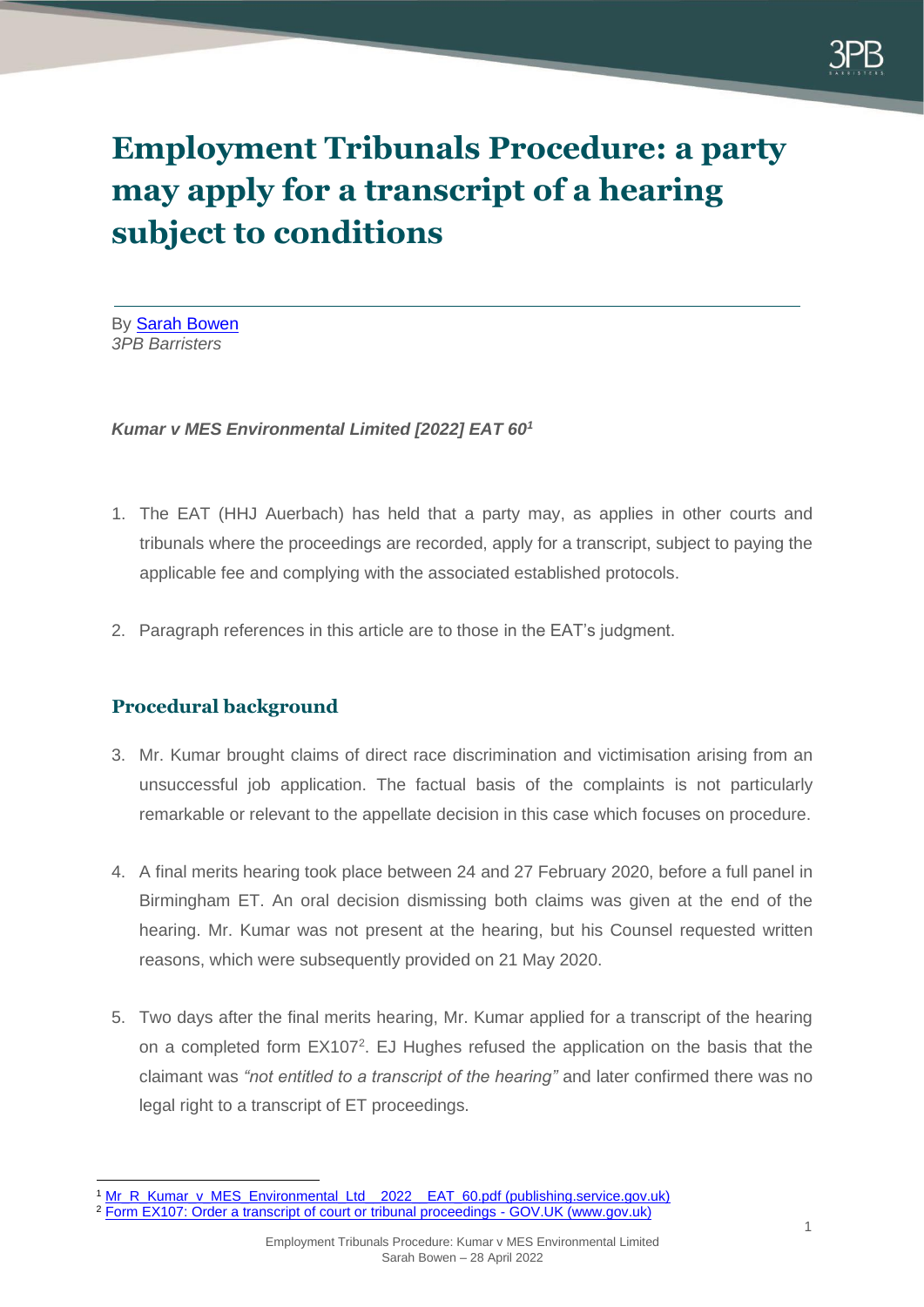6. Mr. Kumar also made a subject access request to obtain the panel's notes and the audio recording of the hearing. The Ministry of Justice refused this and in relation to the audio recording, referred to the exemption in schedule 2, Part 1(5) of the Data Protection Act 2018 namely, where the information is available by another legal route. The MOJ's response also stated:

*"Any party or member of the press or public who wishes to read a transcript of the whole or any part of an audio recording made at a hearing by HMCTS may do so by completing*  form EX107 and sending it to the regional office of Employment Tribunal region where the *case was heard."*

- 7. It referred to the need to pay a fee or complete a separate form for the transcript to be provided at public expense.
- 8. Mr. Kumar appealed to the EAT.

## **Are ET proceedings recorded?**

- 9. In my experience, this is still a relatively rare occurrence nationwide in respect of ET hearings. However, I have personally had experience of some cases being recorded in Wales, Scotland and London. It seems to be increasing in frequency.
- 10. The EAT sought observations from the EJ or the tribunal in relation to Mr. Kumar's proceedings. Regional Employment Judge Findlay consulted the President of Employment Tribunals in England and Wales who confirmed hearings are still not routinely recorded. This is because of lack of the facility to do so (apart from Wales which was spearheading a pilot and recording matters conducted via CVP).

## **What do the ET and EAT rules say about recordings?**

11. The Employment Tribunal Rules of Procedure 2013<sup>3</sup> (the 2013 Rules) are silent on this. HHJ Auerbach has expressed that they are out of date and need updating to include the issue of transcripts. Therefore, it seems very likely that we will see the 2013 Rules (and possibly the EAT Rules/guidance) updated to include this.

<sup>&</sup>lt;sup>3</sup> The Employment Tribunals Rules of Procedure 2013: (as subsequently amended up to 6th October 2021) [\(publishing.service.gov.uk\)](https://assets.publishing.service.gov.uk/government/uploads/system/uploads/attachment_data/file/1032803/consolidated-rules-october-2021.pdf)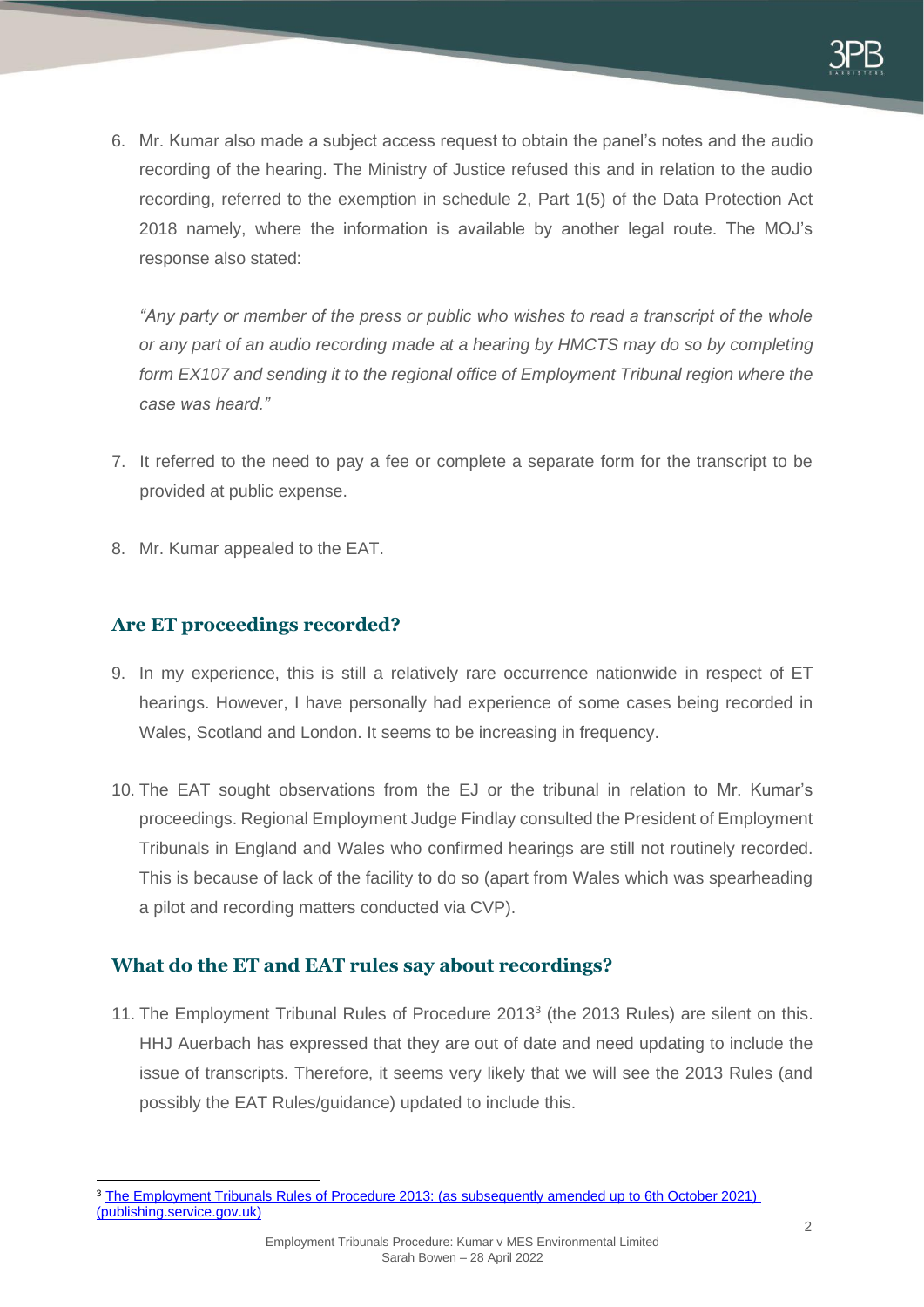- 12. The current EAT Practice Direction 2018 (updated 19 September 2019)<sup>4</sup> proceeds, in relation to matters such as requests for a judge's notes and agreement of notes of evidence, on the implied assumption that no other or better record will be available *see* PD8 – Evidence before the Employment Tribunal.
- 13. This is also the reason behind the principle that the judge's note is the official record of the proceedings, and why it is regarded as part of the judge's responsibility to take a careful note of the evidence and the proceedings.
- 14. This was recently acknowledged in the *obiter* observation of Choudhury P in **Heal v University of Oxford [2020] ICR 1294** at 49(d):

*"The Tribunal's notes of evidence will continue to be the conclusive record of the hearing before it, certainly whilst it remains the position that Employment Tribunal proceedings are not routinely the subject of official digital recording. The fact that a Tribunal has consented to a recording being made by a party, and the undisputed content of that recording appears to conflict with the Tribunal's written notes of evidence, would not mean that the recording automatically takes precedence. Whether or not it should take precedence in respect of any issue will be a matter for the Tribunal to determine having regard to all the circumstances."*

15. By comparison, in the High Court or County Court, CPR 39.9 provides:

#### *39.9*

*(1) At any hearing, whether in the High Court or the County Court, the proceedings will be tape recorded or digitally recorded unless the judge directs otherwise.*

*(2) No party or member of the public may use unofficial recording equipment in any court or judge's room without the permission of the court. (To do so without permission constitutes a contempt of court under section 9 of the Contempt of Court Act 1981(1).)*

*(3) Any party or person may require a transcript or transcripts of the recording of any hearing to be supplied to them, upon payment of the charges authorised by any scheme in force for the making of the recording or the transcript.*

*(Paragraph 6(2) of Practice Direction 52C (Appeals to the Court of Appeal) deals with the provision of transcripts for use in the Court of Appeal at public expense.)*

*(4) Where the person requiring the transcript or transcripts is not a party to the proceedings and the hearing or any part of it was held in private under rule 39(2), paragraph (3) of this rule does not apply unless the court so orders.*

*(5) At any hearing, whether in public or in private, the judge may give appropriate directions to assist a*  party, in particular one who is or has been or may become unrepresented, for the compilation and *sharing of any note or other informal record of the proceedings made by another party or by the court.*

<sup>4</sup> [Practice Direction \(Employment Appeal Tribunal –](https://www.judiciary.uk/publications/employment-appeal-tribunal-guidance/?msclkid=e5aef56ac70211ecb86f489d147eaf40) Procedure) 2018 | Courts and Tribunals Judiciary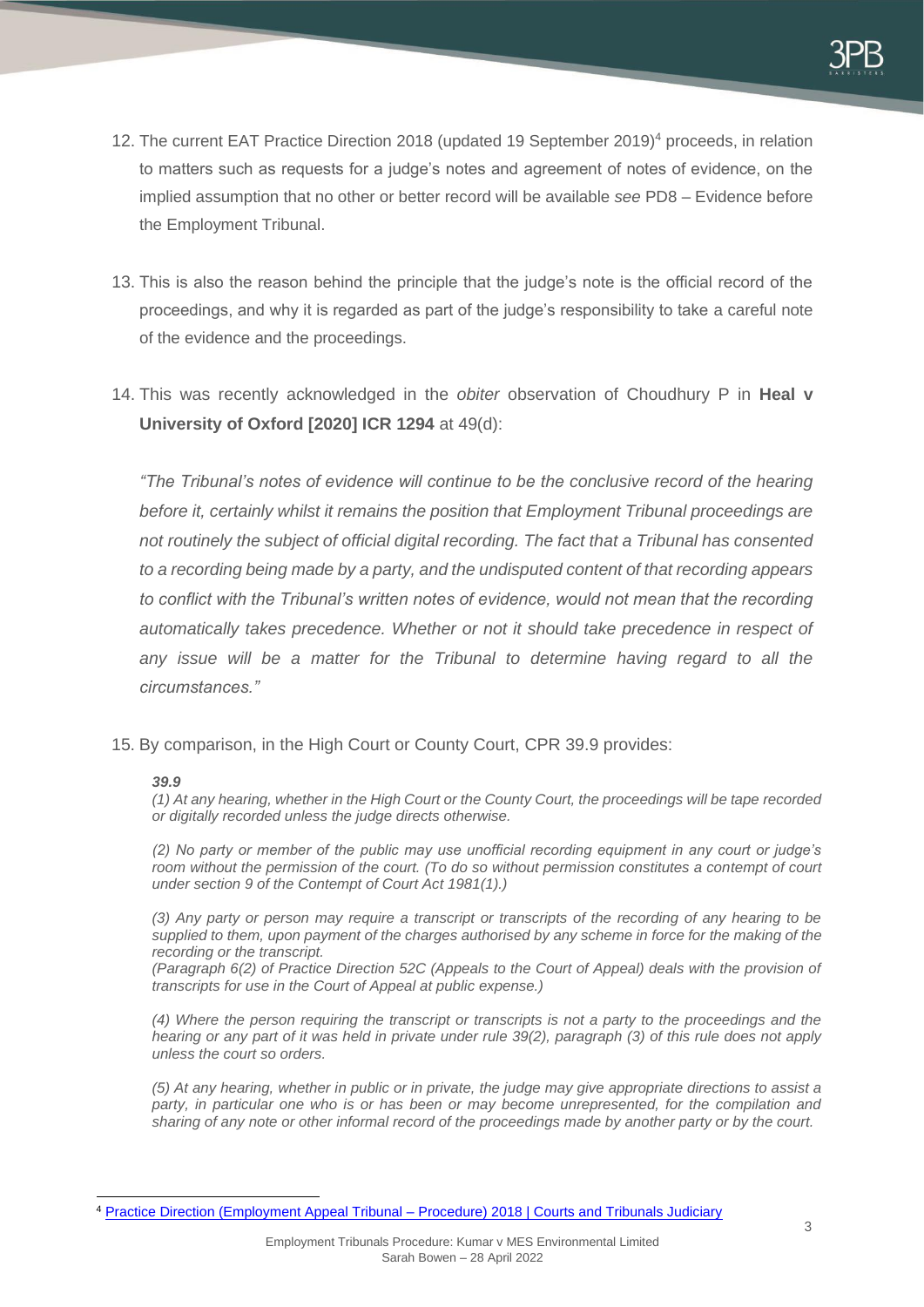## **The EAT's decision**

16. The EAT allowed the appeal concluding that where HMCTS audio-records a hearing, a party may, as applies in other courts and tribunals where proceedings are so recorded, apply for a transcript, subject to paying the applicable fee and complying with the associated established protocols.

## **Important observations in the EAT's reasoning for practitioners**

- 17. Practitioners will need to take note not just of the principle that an application can be made but of other important elements of this decision including limitations of the scope of an application for a transcript.
- 18. HHJ Auerbach has observed that appeals to the EAT lie only on a point of law and, for the purposes of most appeals, reference is only needed to the ET's written decision and relevant materials that may have been before it (paragraph 27).
- 19. It is in broadly two types of cases the EAT accepts that some further recourse to a record of what happened or was said during the hearing itself might be relevant to an arguable ground of appeal and necessary in order to fairly determine it. This is broadly where there is:
	- (a) an arguable allegation of a procedural irregularity; and/or
	- (b) an arguable basis for alleging perversity (in the legal sense) (paragraph 28).
- 20. In such cases, Part 8 of the EAT's practice direction provides that a party may apply for a copy of part of the EJ's notes of evidence or permits an agreed note of evidence to be put before the EAT, so far as necessary to the fair disposal of the appeal.
- 21. The current iteration of the ET and EAT rules are based on the premise that the judge's note is the official record of the proceedings (paragraph 30). The fact that ET proceedings have not historically been recorded is why there is no reference to obtaining recordings in the ET and EAT rules/Practice Direction opposed to reflecting any position that there is no entitlement to obtain one (paragraph 33). HHJ Auerbach has observed that:

*"It would be better if the position were expressly addressed in the rules or in a practice direction. It appears that they have yet to catch up with the changing and evolving practice in this regard, which is not altogether surprising. But the absence of any such rule or*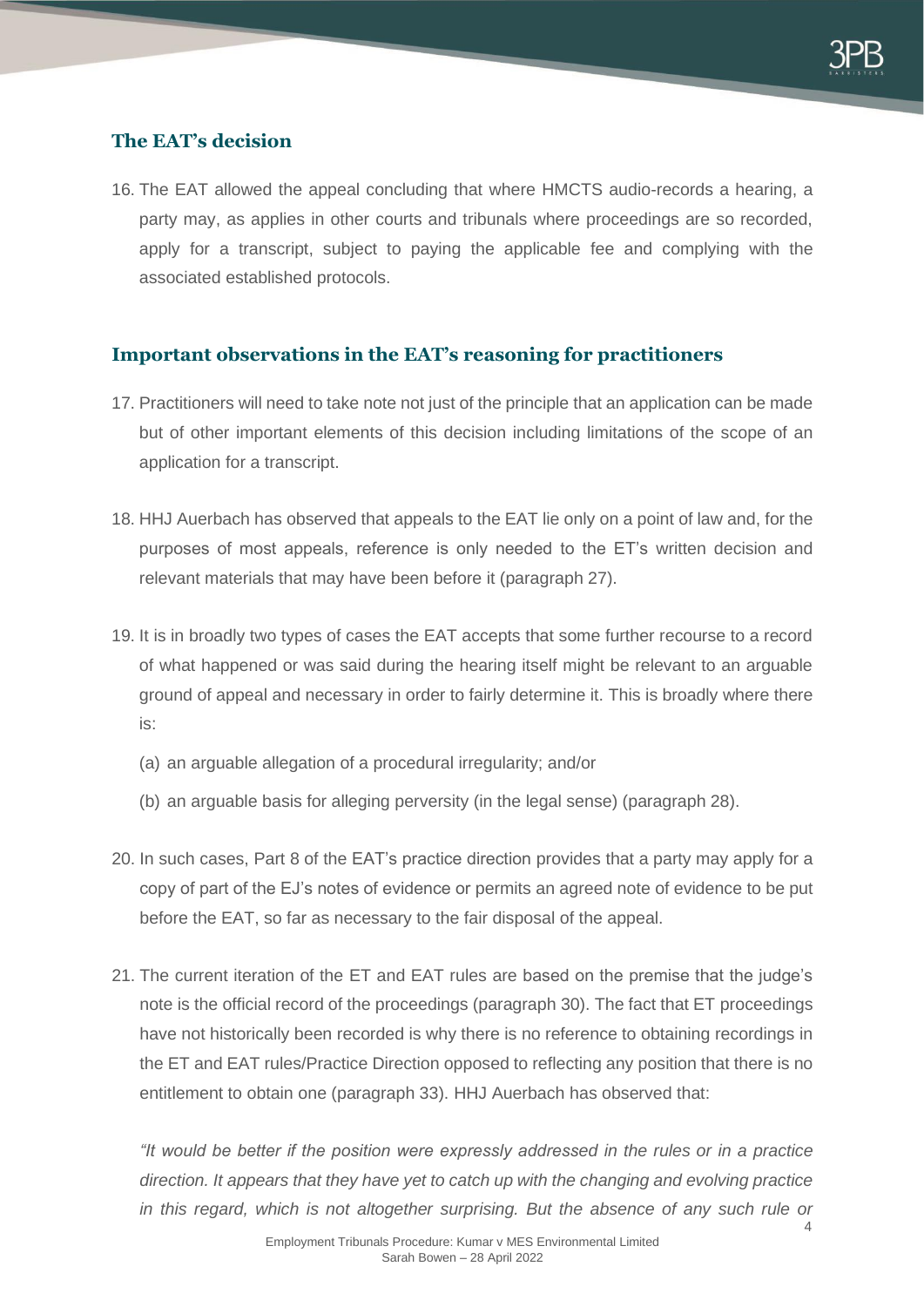*practice direction at present, does not signify that it is not possible for such an application to be made." (paragraph 33)*

- 22. A party in principle, subject to paying and complying with the appropriate protocols may apply for a transcript where a hearing is recorded by HMCTS. However, this does not mean that they also have a right to insist on the material being placed before the EAT for the purposes of adjudicating an appeal. The party must apply to the EAT for permission to introduce some "part" of the transcript, and it must be necessary for the fair disposal of an arguable ground of appeal (paragraph 35-6).
- 23. This entitlement to a transcript only applies to requests for proceedings other than any part of the proceedings in which an ET gives oral reasons for a decision. Where there is an oral decision there is no right to a transcript of that part of the hearing. This is because where a court or tribunal gives an oral decision, and a written decision then follows, the written decision is not required to be a pure verbatim transcript of the reasons that were given orally and is the final and definitive record of the reasons for the decision (paragraph 37- 41).
- 24. This decision is not intended to entitle parties to a copy of the audio-recording itself (and only a transcript) (paragraph 42).

## **Comment**

- 25. So, in short, it is clear that an application for a transcript can be made by a party as long as they adhere to the appropriate process and within the caveats outlined by HHJ Auerbach. However, this decision does not give rise to any entitlement to a copy of a visual or audio recording in itself.
- 26. Furthermore, this is not a green light for a party to place a cumbersome, unnecessary and lengthy transcript before the EAT just because it is available. The reinforcement and emphasis that a party needs (a) express permission from the EAT to introduce a transcript on an appeal; (b) as is usually this will be limited to what is "necessary" for the fair disposal of an arguable ground of appeal; (c) this generally only applies in perversity or procedural irregularity appeals, should serve to proportionately control this type of evidence. That said, for any practitioners who have had to wrangle of agreed note of the evidence before the Tribunal, it is likely to be an exceptionally useful tool for appeals in the right and appropriate cases!